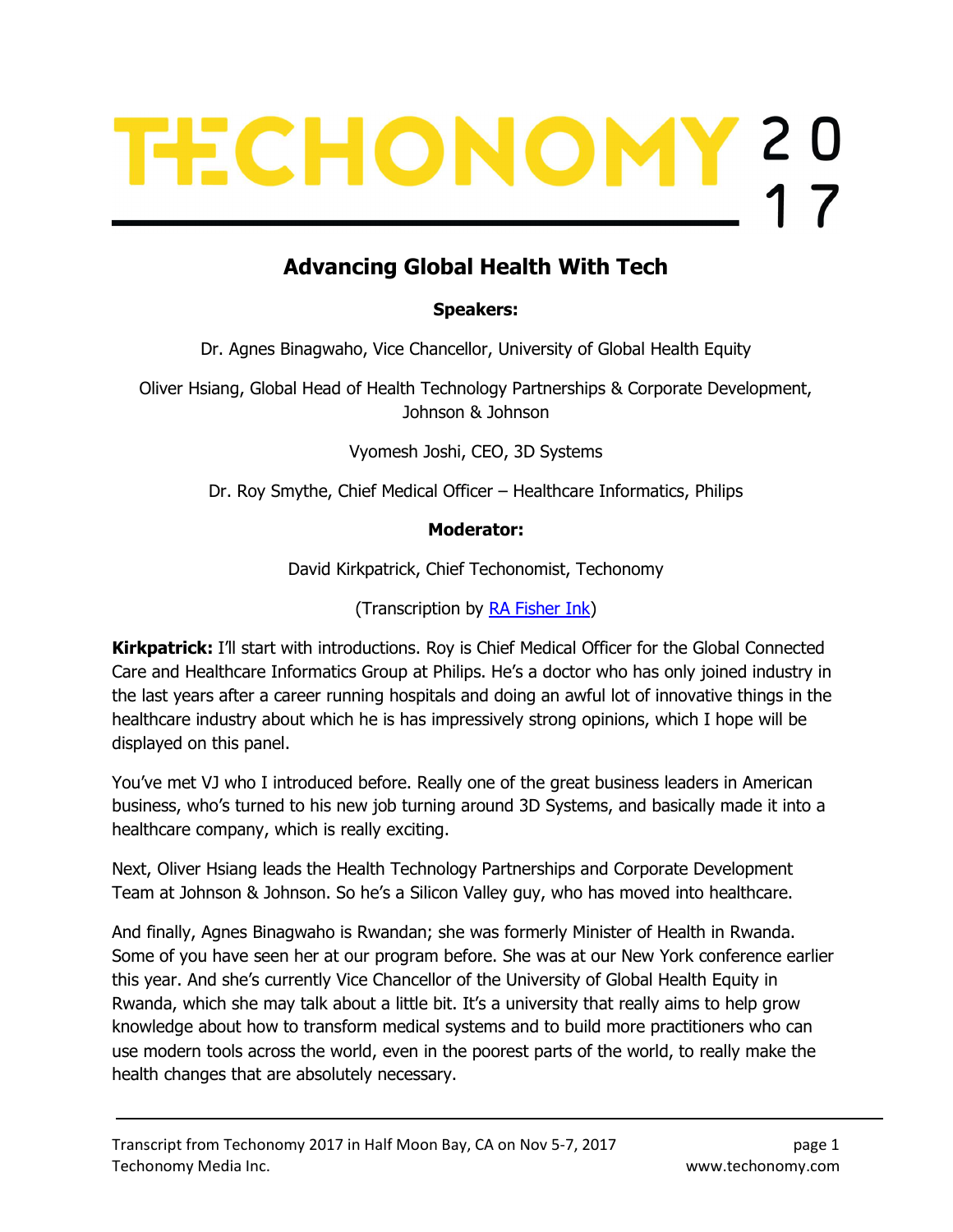Just to reiterate the theme of this discussion, it really is about how technology can advance global health. And at Techonomy we consider that an absolutely urgent priority. In the description we refer to the UN Sustainable Development Goals, which as you'll hear, are very important to us. They are goals for 2030 and one of them, several of them pertain to health, but they are not easy to achieve, because they're very ambitious. But we need ambitious goals to change the world.

So maybe ladies first, start with Agnes.

**Binagwaho:** It's not difficult in this panel, no? There is no competition. Okay, ladies first.

### [LAUGHTER]

**Kirkpatrick:** Why don't we let you quickly talk just a little bit about what you're doing exactly and how to think, from your perspective, about what the challenge is with global health and what the opportunity is with technology?

**Binagwaho:** Let's remember first that global starts where you have your feet. Every person on earth is the center of global health. So we have learned, by how we implement for success, what are the principles behind that? And they are very few. The first one is: leave nobody out. Whatever you do, whatever technology you try to introduce, always think what it will bring to the most vulnerable member of that community. And if you manage it, everybody will cope with it and will use it. So all the others take a couple of years to learn it. But the objective is to create systems that are human-centered, using innovation and technology around this. And since yesterday we discussed is it for the best or for the worst? Technology has no soul. The soul is with the humans who are using it. And I can give the same question that was asked at the beginning. Guttenberg, when he was doing books, everybody was saying, "Oh my God, what is this going to bring?" And of course, it has changed the balance of power. Of course it has increased the possibility of education. So this is what we want to do. It's in rural Rwanda, and the principles that we teach are applicable all across the world, because the need of the people is the same and the way we can leverage all innovation and technology. That's what we teach, and I advise all of you to come and see.

**Kirkpatrick:** Good. We're going to try and do that by the way. And it is deliberately located in a rural part of Rwanda because you wanted people to learn in a context that is similar to where the work needs to be done, right?

**Binagwaho:** Yes, because the majority of the world lives in a rural area. The majority of clinicians are educated in cities. And after that you ask them, "Can you go and work where the people are?" They don't know how to do that. So we start educating where the needs are.

**Kirkpatrick:** It's a good idea. Let me just ask you one last basic question: given that you are interacting, in your former position as a minister and in your work now talking to people from around the world—with government leaders and health experts from so many countries—how would you characterize the state of awareness and readiness to take advantage of what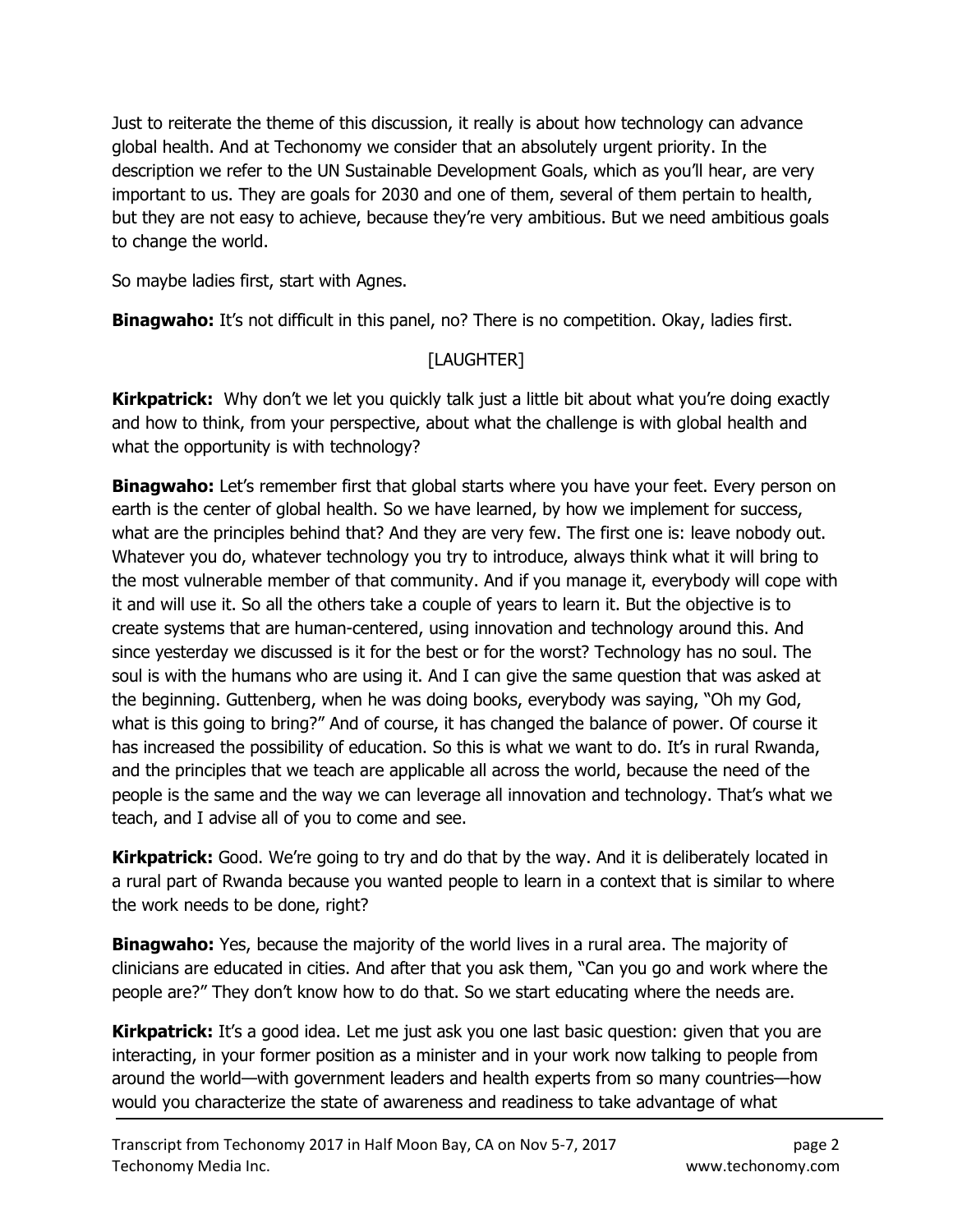technology makes possible in the countries around the world, particularly the poor ones that you know so much about?

**Binagwaho:** So first of all, we have to say that we have made it so complicated for people. They believe that it's impossible to achieve, and that's not true. Just think about the phone that has [such] huge penetration in Africa and that can be used for everything, for so many things. So technology we need to simplify it, but we need to simplify the way we talk about it. It's not complicated; you don't need a masters to do this. You just have to some more education that is simple and you can have on-site or during your basic education. Could we start talking about technology in kindergarten? In primary school, secondary school? So it accompanies your life? So it is not complicated. People are aware but just opposed because they believe it's too much for them. They don't want to look dumb and not capable to use it. And there are many people, unfortunately, who are afraid to use their power with the old way to do business. So they believe that young, very active people will come and take over their position.

**Kirkpatrick:** Okay, it's always the job security that it comes down to in the end.

So Oliver, I know one of the things about Johnson & Johnson that we've learned at Techonomy that we're really excited about is the way you really are taking a global view. You're really thinking how can the innovations that we come up with and the capabilities that we have, really apply to improved health in literally every place? So talk a little bit about the thinking at the company. And also how you, as a technologist coming into Johnson & Johnson, are trying to use tech more and help the company embrace technology as a tool, and what's happening there.

**Hsiang:** Yeah, so technology's exciting because it can be distributed globally at relatively low cost, depending on how you do it. So the ultimate goal, of course, is improving outcomes. And we think a lot about democratizing access to that care and technology is the driving force behind that.

One example I can come up with is, especially when you think about things like income inequality and the lack or divergence of access to care in developing versus developed areas, how can we do better to reduce that and eliminate that? And one program that we came up with was really around improving maternal health and baby health. If you think about the efforts that Facebook has made with Internet.org to make connectivity available to all, to every corner of the Earth, we think about that in a health-specific context. So how can we deliver, in this case, important and critical content and information around pregnancy to pregnant moms. And we've reached, through various programs, over 4 million women, ranging from low-income urban areas in India to parts of Bangladesh and Africa and [others]. And so this is exciting, because sometimes we take for granted in the developed world this access to information. Through these programs we can push, through mobile messaging, important information that ranges from preventative care to important milestone information about where you might be during your pregnancy. Things that might not otherwise be available. And you were mentioning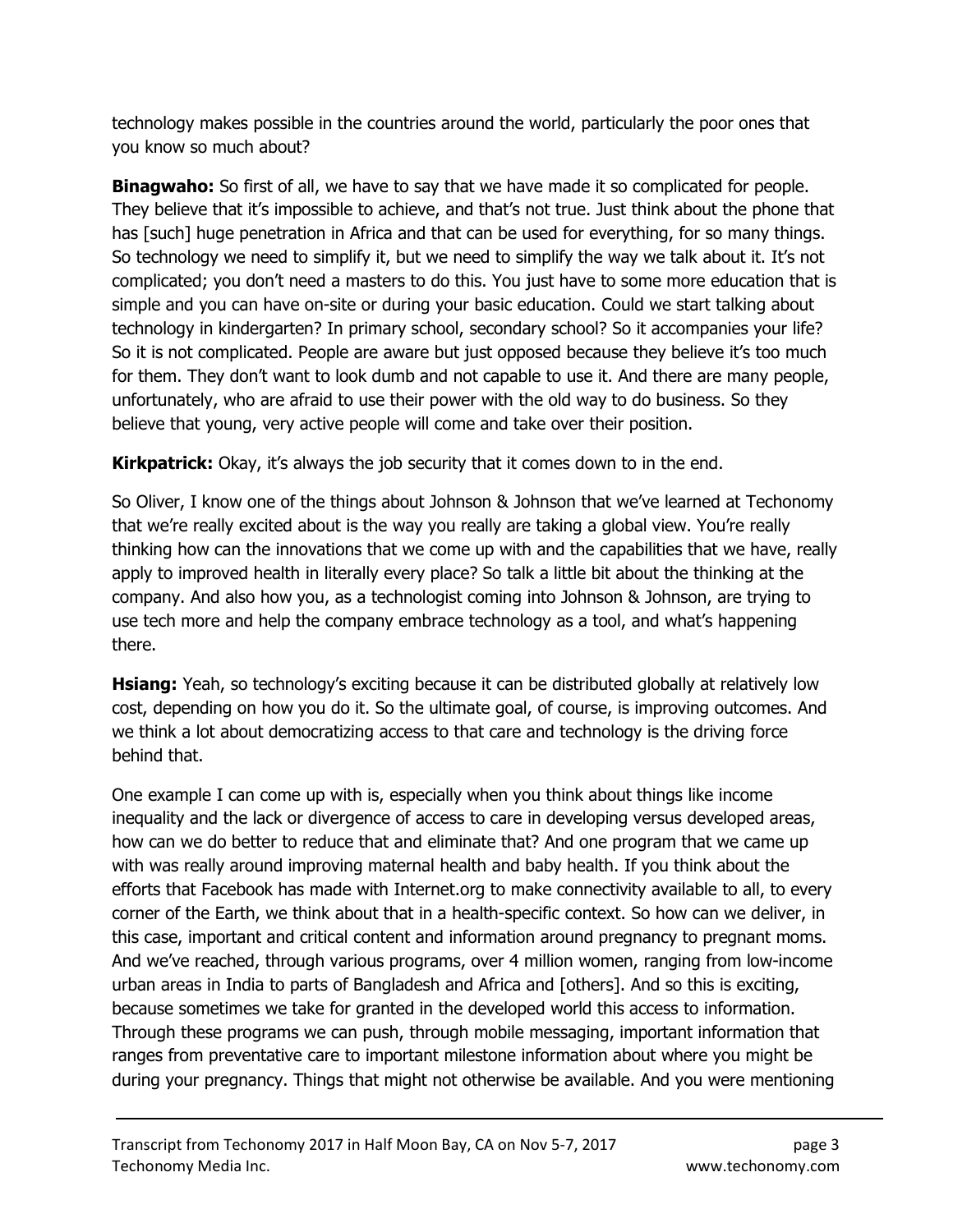now, the phones, they don't need to be smartphones. They're accessible everywhere. And so how can we think of simple, but yet powerful applications of that to help people?

**Kirkpatrick:** That must be challenging, though, in all the languages and all the different ways of expression that are needed. How do you localize that?

**Hsiang:** By prioritizing localization. I spent a number of years at Google in the early days, and a big thing was when you were ready to launch a product, it needed to be ready in 15–20 languages off the bat to be able to reach the 90-plus percent of the world. And in this case, it's developing custom programs in the areas that we want to go into.

**Kirkpatrick:** I hope you two can talk more. I bet you guys can think of some interesting things to do. And there's a bunch of stuff we want to come back to.

Roy, as a doctor, you're thinking, again, very globally. When you think about the situation we're in with what we have available in technology and the health of the world, as it stands now, what do you see as our biggest opportunity and our biggest challenge?

**Smythe:** There are a lot of opportunities and a lot of challenges. I would like to start out by saying that in the little preamble that was written for this session, which was very well-written. I'm assuming you did that. But it does say that the world is the healthiest it's ever been. And I actually take a little issue with that, because despite the fact that a couple of vectors are going off in different directions. One, obviously, is in the medically developed world, a rapidly aging population and in the medically developing world, the world in general, growing population, period. Both of which are outstripping traditional healthcare delivery. And if you look at that first vector of an aging population, what we now know is that 20 percent of individuals around the world have five or more chronic conditions. And the increase in lifespan, which has been significant since 1900—actually significant since the 1990s, about six years added to lifespan globally—that adding to the lifespan has actually created a lot of people that are living with chronic disease. And it was already mentioned previously about the outbreak of preventable and chronic disease around the world. Seventy percent of the world's disease now, is preventable and chronic.

**Kirkpatrick:** Seventy percent is preventable?

**Smythe:** So while mortality has improved and lifespan has improved, we're creating a situation where quality of life based on health actually is declining slightly, globally. And so it's a question of which of those things you think is more important: living longer or living with quality health. I would like to say they both are, and so both things need to be tackled.

**Kirkpatrick:** Pull tech and what we can do with tech into the thought.

**Smythe:** First of all, while I agree that there is a surfeit of technologies we could use in the medically developing world now, we're not using most of them in the medically developed world. We have a number of technologies that we're developing at Philips that have places to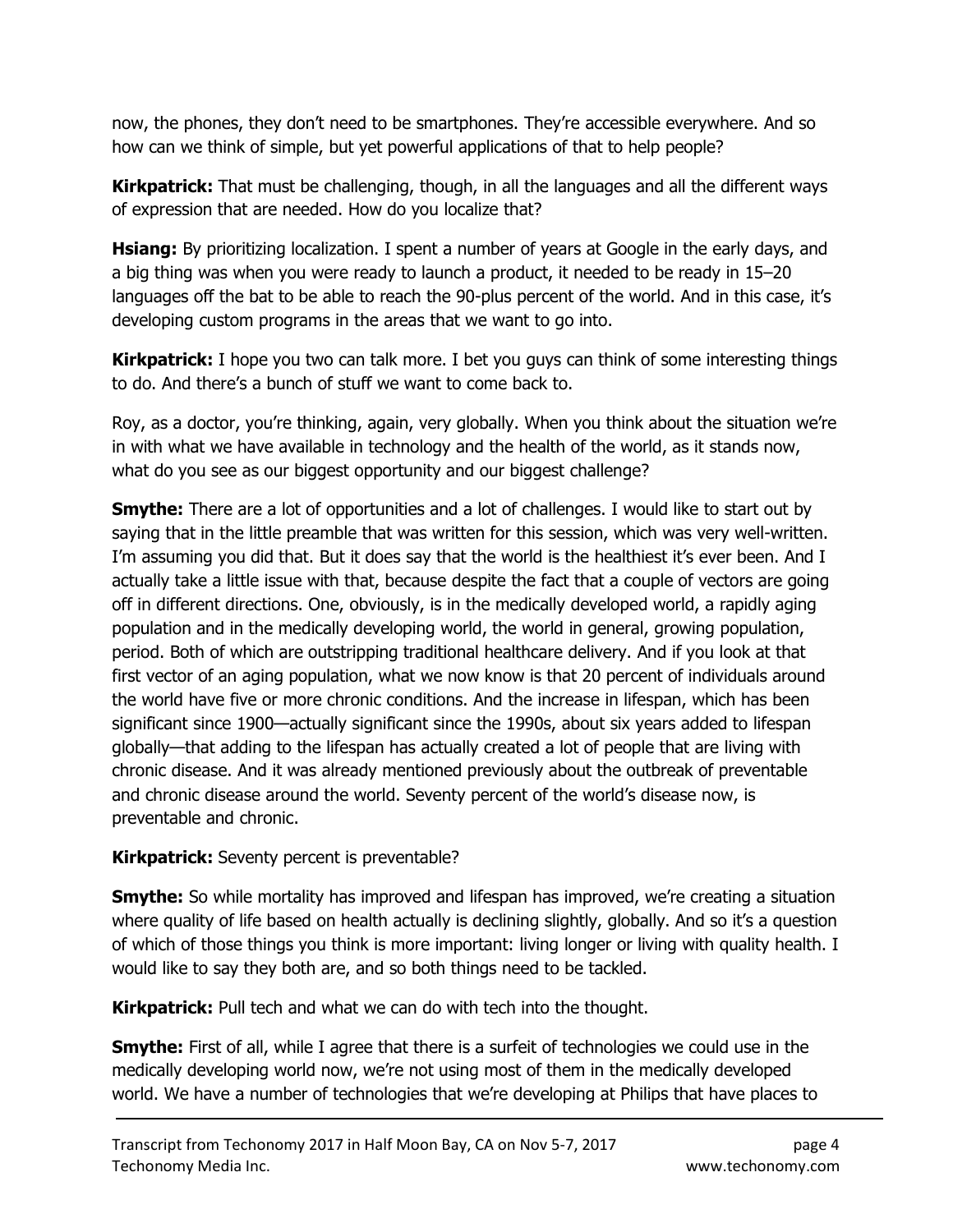land and some frankly, that don't have places to land yet because the incentives to use them aren't in place. And most of the world's healthcare spend is in the medically developed world. And we're wasting about a fourth of what we spend, so about \$8 trillion dollars, by my calculations. It's about \$1 trillion dollars in the U.S. wasted, about \$1 trillion dollars in the rest of the medically developed world. You know that \$2 trillion dollars can buy a lot of technology for the medically developing world. But the conundrum is, or sort of the irony here, is that in order for us to free up those funds, to transfer them to medically developing world, we have to better use technology more effectively here. And you know, eliminate redundant care, eliminate unnecessary processes, democratize care so that individuals can do what they can do themselves without the need for a clinician or a big shiny hospital facility.

#### Kirkpatrick: Compliance.

**Smythe:** Yeah, all those things that, you know, could easily put a huge dent in that expenditure.

**Kirkpatrick:** The reason I say that, we had a discussion recently where the statistic came up that 40 percent of Americans don't do what their doctors say. They don't take the drugs they're prescribed. So therefore all the medical intervention in the world isn't going to make any difference if the patient doesn't do what they're told.

**Smythe:** But that's where the technology loses its luster a little bit, and that's where philosophical shifts have to happen in order to sort of unleash that surfeit of technology. And we talked some about this previously. There's not much pressure on healthcare providers—so I was in a meeting about a year ago with a couple of very senior health system leaders, one of whom ran the medical practice, and I was talking about leveraging technology to lower costs and transfer funds to the medically developing world, and all this. I thought it sounded like a great theory. And at the end he goes, "I guess I could write a book on the things I've heard that won't ever work in healthcare." It was a little deflating. And I said, "Well what do you mean?" And he said, "Well, I can't get 50 percent of my patients to take their medication." At which time I said, "Do you know why?" And there was a silence, just like you heard then. Obviously he didn't know why.

And so if we had this philosophical shift around—and at least in the medically developed world—that healthcare is a human right, a fundamental human right, got to be delivered. If we also held the medically developed world to incentives based on outcomes, if you did those two things, you would create an incentive for different behaviors. And worrying about why 50 percent don't take their medications. If I'm going to be paid on how this population looks a year from now, I'm going to find that out.

**Kirkpatrick:** Okay, but just quickly, if we're talking globally, why are you focusing on the developed world? What do you think would happen then, globally, if we did that in the richer countries?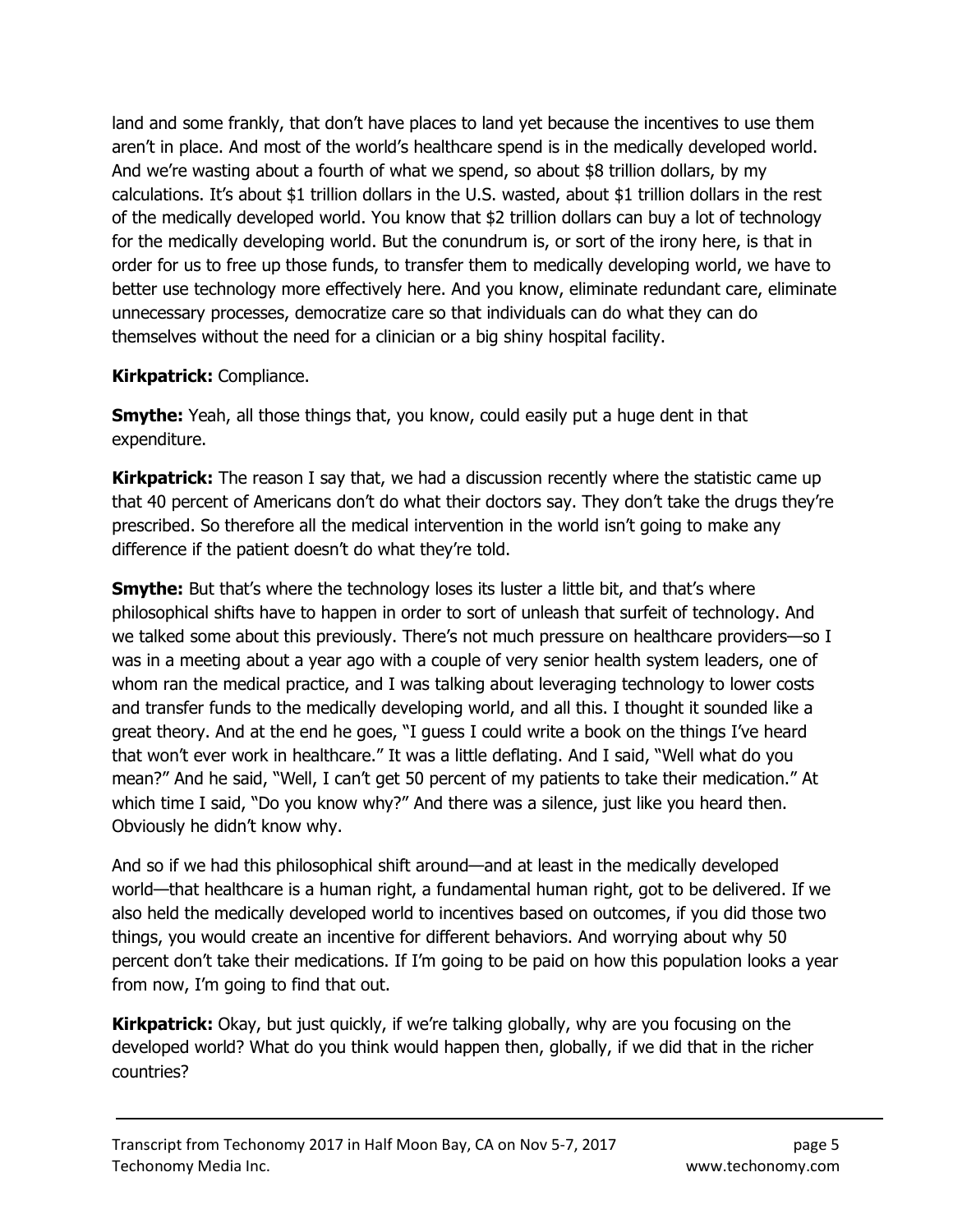**Smythe:** Most of the money is being spent here. And there's not much left over for the rest. So if you took those sustainable development goals for the UN. Number three: improve the health and well-being for all individuals of all ages everywhere, and the statistics I've seen are that we need to move from about \$171 billion dollars of expenditure to about \$357 billion dollars of expenditure. We need to go from about \$20 dollars being spent to \$58 dollars per individual. Right now we're spending like \$80 or \$90 in the medically developed world and \$5 everywhere else. And so we need to redistribute some of that. And I think, again, technology is a way for us to actually improve care in the medical care in the medically developed world, lower the cost at the same time, as long as those philosophical incentives are aligned with the use of those technologies. And then transfer some of those funds to the medically developed world.

**Binagwaho:** I would have another approach. First of all, technology is needed. You cannot bypass it. But behind the technology there is a human talking to another human, in between the technology. What you have lost here is the trust, the social capital, and that's what we teach in the university. Because if you come with your pills and your great treatment, there is no trust, there is no compliance. You know that we have double outcome of our HIV treatment than this country, and we don't have \$800 dollar per GDP. Here, \$70,000.

#### Smythe: I know.

**Binagwaho:** And you have half of the outcome for the program with the best drugs. We use generic. We don't have enough infectious disease. So there is something behind the man or the woman that handles this technology for service.

**Smythe:** Always, always. You know, and I took care of thousands of patients in my career.

#### Binagwaho: Absolutely.

**Smythe:** I was a surgical oncologist. But I can tell you, there were a lot of things that I did and the delivery system did that technology could have done, and patients would have been fine with it.

#### Binagwaho: I agree.

**Smythe:** There's always going to be a need for human intervention, but there's a lot of things we do now that technology can actually take off the human plate and give us more time to be more human.

**Kirkpatrick:** Right. I want to ask VJ, you know, one of your slides, was that 10 percent of people in the developing world will have some 3-D printed, you know, medical device.

#### Joshi: Right.

**Kirkpatrick:** That's a pretty stunning statistic. And I wonder how we get from here to there and why it would be good. But is part of it the affordability of this particular technology and the ability to localize it? Talk a little bit about how we get there.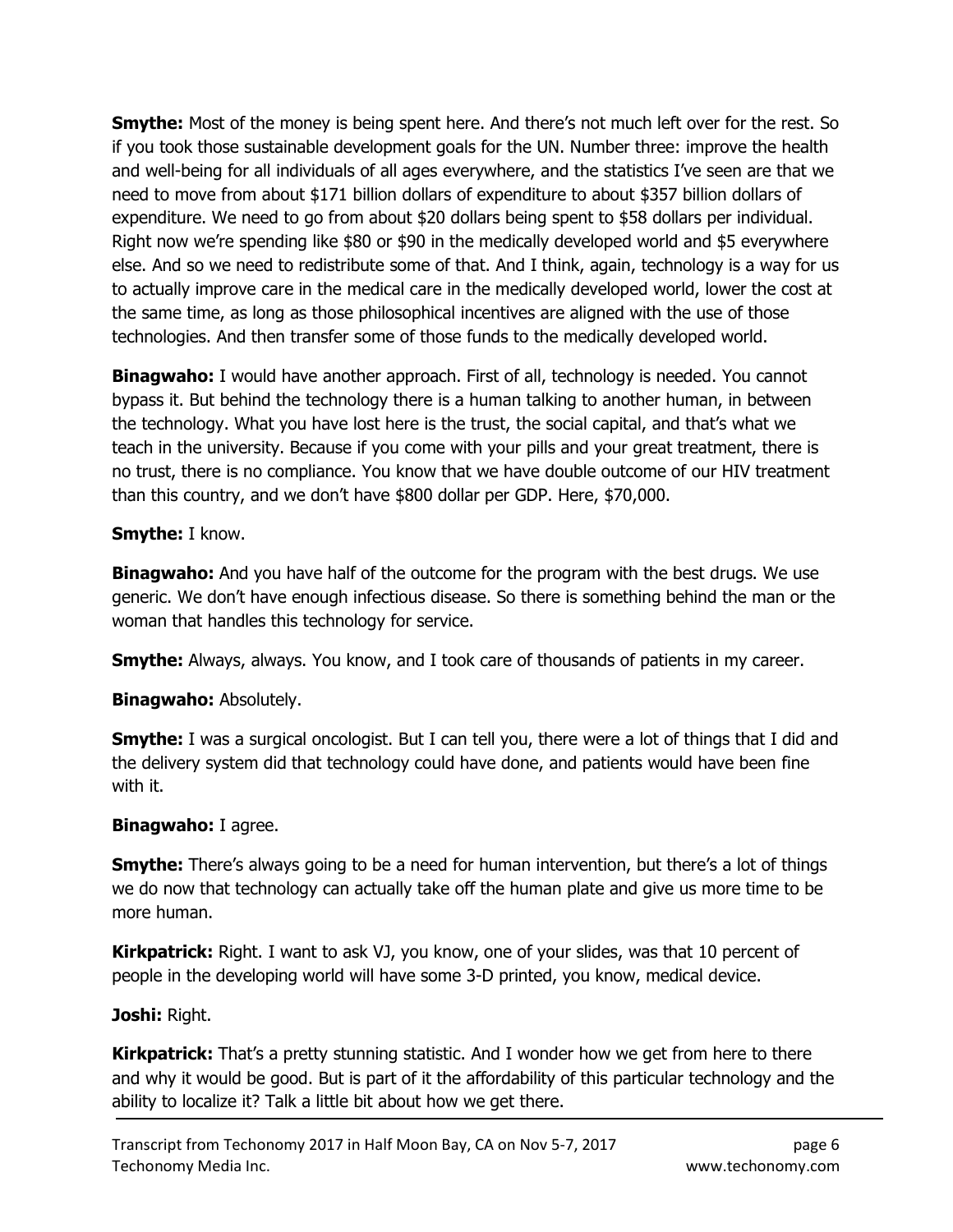**Joshi:** So yeah, I think there are three things. One is digitization. So I mean why are cellphones very successful? Digitizing is key. The second thing is accessibility to the technology. Can we make it affordable so that we can make that happen? And the third thing is better outcomes. Once you have a patient who is happy at what they got, then this whole penetration is going to go fast.

Let me give you an example of the dental business. So if you think about it, there are around 7 billion people, 32 teeth, that's 210 billion custom parts, right? So when you think that way, then say, "Okay, right now, if you try to buy a denture, it doesn't fit." You try it and try it and it never happens. But if you digitize your mouth and create a perfect denture, people are going to be very happy. The other important part is right now, most of processes are subtractive. That means you start with a big block and then cut it to create it the denture. In 3-D printing, you only use the material you need to create what you want. Let's take crowns. Crowns, right now, when you go to a dentist, they will charge you \$1,500 dollars. To make that crown, you start with a \$25 dollar pack and then create a two-gram crown and sell it for \$150 dollars to the dentist and they will charge you to get to the \$1,000 dollar price. If you want to print two grams of material, it is only like a few dollars. So the whole cost structure right now and the way that things are done, is completely reversed.

**Kirkpatrick:** But VJ, is it because we've made some recent advances in what we can do with 3-D printing that you can even talk that way?

**Joshi:** Yeah, well I think it starts with materials. The whole thing is biocompatible material that you will be able to customize. Mass customization, at an affordable price, is going to change the world. And that's the only reason the focus that we have is on materials. You start with the material, start with the technology—the other important part is this technology: mass customization. It means I can go to Africa and in the dental labs we could put this particular device, for a way lower price than building a big factory of creating crowns—

**Kirkpatrick:** And put it right there, either in the dentist's office or in the clinic or whatever. Yeah.

**Joshi:** So I think this whole digitization, access to the technology, and the cost structure, is what it will take. Think about hearing aids, right? Everybody wants the shell that is going to fit. Ninety-five percent of hearing aids are done with 3-D printing. And the reason for that is it can do mass customization at an affordable price, which you could globalize.

Kirkpatrick: All right. That's great.

So Oliver, I know one of the things that's sort of not entirely intuitive for non–medically educated people, that you guys are putting a high priority on, is reducing mistakes. Talk about that and how you're thinking of that, and what the opportunity is to scale that.

**Hsiang:** Yeah, so if you've ever read or are familiar with a book called *The Checklist Manifesto*, it's based on a very simple but powerful premise that by following checklists for certain types of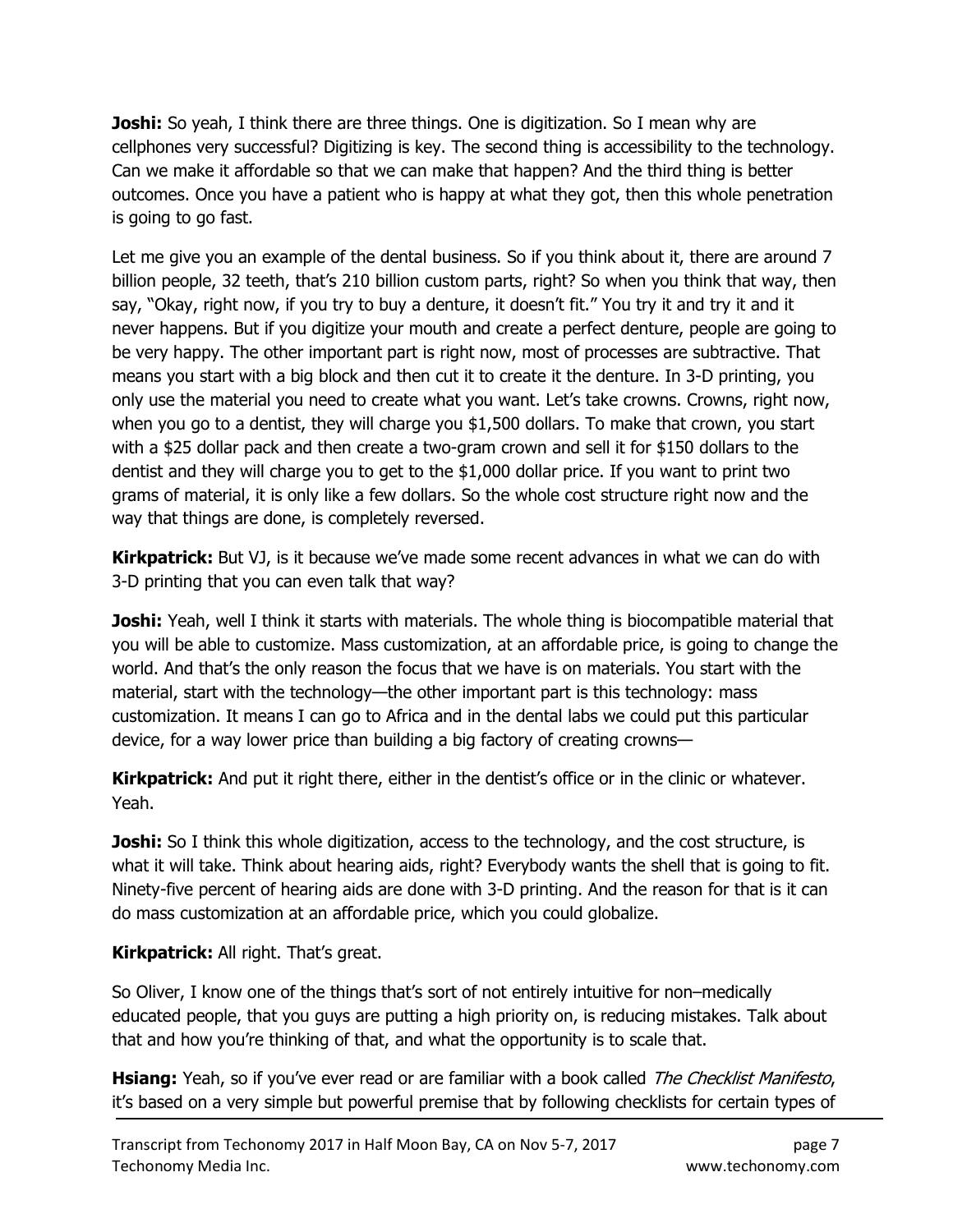procedures you can reduce mistakes. So we all do this in everyday life, to-do lists, grocery shopping, whatever. But imagine that applied to a higher-stakes environment like the operating room. So when we think about where technology can really play a big impact, I think this notion of a more connected operating room is really exciting. And there are many ways in which you can think about this idea of better efficiency through things like reduced mistakes. So I think on one end, there is software out there—and in fact, we recently announced an acquisition of a software startup company called the Surgical Process Institute, which creates this hardware/software solution in the OR that takes most of the surgeries which can be standardized—not the types that you demonstrated, of course—but many surgeries where you can create a standard checklist of steps to make. And by following that, you can help surgeons focus more on value-added areas like where they can intervene or when things might go wrong. You can reduce the possibility of forgetting a critical step. You can, importantly, measure this and provide education and training back to the hospitals themselves. And you can even eliminate process waste by making it easier for people from the surgery team to swap in and out, because they know seamlessly what they need to do.

And so this really powerful stuff and it turns out, it also has the benefit of reducing a lot of costs for hospital systems. Reduce the variation in the steps and you reduce the variation in the outcomes, that's better outcomes for the patient, of course. You eliminate all this waste from the process, that's great for the systems themselves too. And so it's a very powerful but simple application of technology.

**Joshi:** But you can apply the same principles in terms of digitization, simulation, and figuring out to train the surgeons. And you know, you could take a lot of waste out and you could get a much better outcome. This is just starting, all this technology is available at a high end, and then it comes down, you know, and then I think that could be a very powerful way to really focus on the outcomes.

**Hsiang:** Yeah, and it doesn't have to be this super high-tech implementation and it doesn't have to be really expensive. So you can have your high-end OR with your monitors everywhere, with the speakers and everything's controlled by the foot pedals. Here's your next step. But you can also have them implemented at the local level through just having a—

**Joshi:** But virtual reality is going to change the way you train the surgeons, and the way you get the right kind of outcomes. That's what I believe is going to happen.

**Kirkpatrick:** But did you mention your partnership with Alphabet? Because that's an interesting aspect of what you're talking about.

**Hsiang:** That's another part of what I would call digital surgery. So we have a joint venture with Alphabet's Verily division, where we're co-creating a robotic surgical tool. And so, again, the idea behind this is to make more precise movements, to utilize the technology where it really makes sense. And you can call that reducing errors if you want, but just like we're moving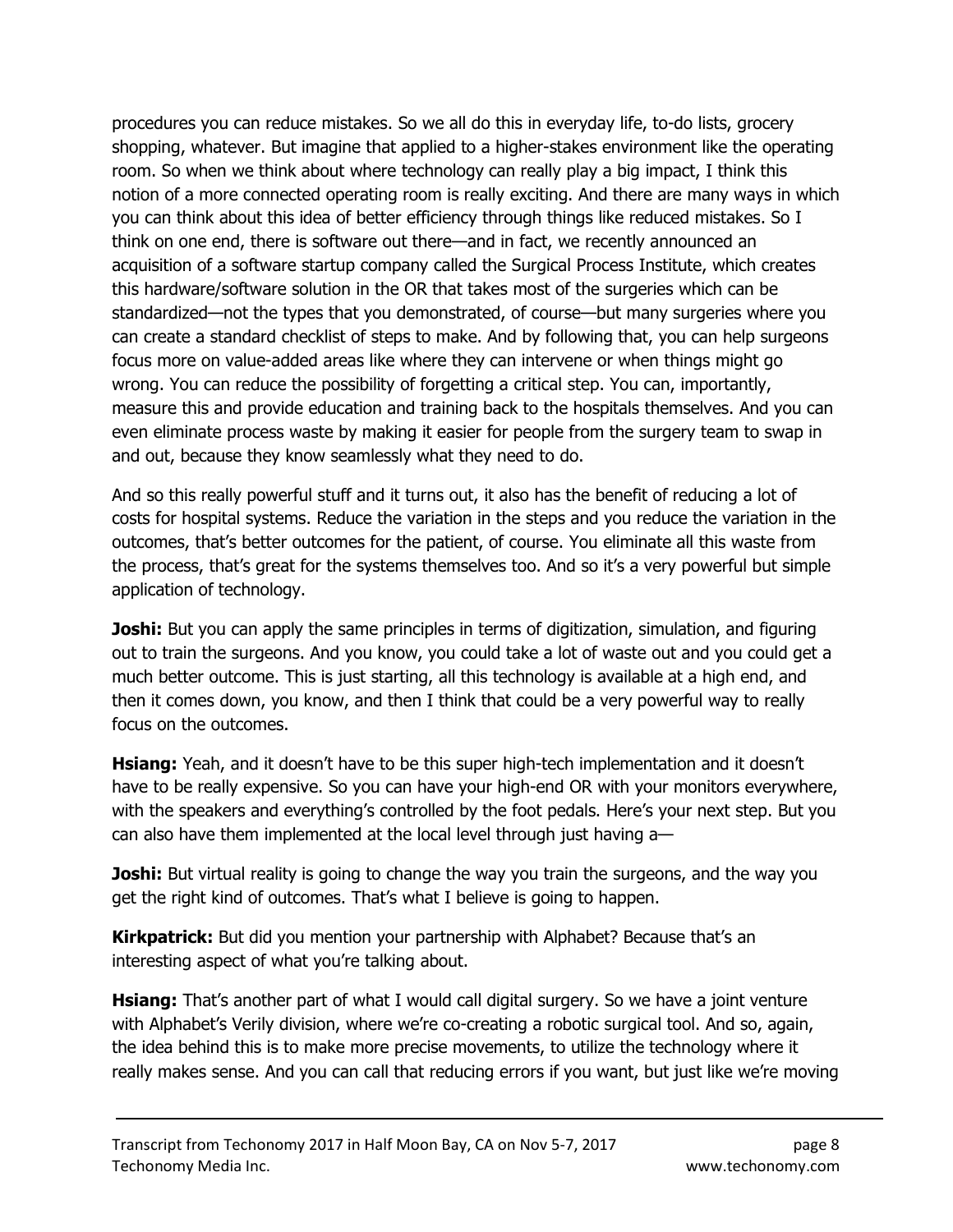to a world of autonomous vehicles which, in theory, will reduce accidents and that sort of thing, having robotic-assisted surgical tools can help.

Joshi: We should talk.

**Kirkpatrick:** So Roy, I don't know, any thoughts that you've been prompted by other stuff you've heard here? And I do want to go to the audience.

**Smythe:** Yeah, sure. So we also believe at Philips that we sort of back up into the types of tools that can be used by clinicians that can make them more efficient and save costs. We have platforms for radiology, pathology, oncology, genomics. All of which are intuitive and are using AI to learn how clinicians work and make them 30–60 percent more efficient, more throughput and so forth, to save costs. And those are some very real-world applications of AI. There's a lot of hype around AI, but there's just some place where we're actually using it. Not really directly touching patients, but just making clinicians more efficient and lowering the cost.

I do think it's interesting, though, some of the things we're talking about here. You know, because the traditional medical-industrial complex is based interventions and acute care. A lot of things we're talking about have their origins there. And the question is: Those advances, of course, are easy for healthcare providers to latch onto, because those are already revenueproducing areas of healthcare delivery, and, you know, you can lower the cost to make even more revenue. Where I'm really interested in seeing us pay more attention is the 65-year-old obese, Hispanic, diabetic living in the rural United States or in Central America that doesn't necessarily have access to technology, didn't need to have a major surgical procedure or have a robot. Just needs to better manage diabetes. As it turns out, that's driving most of the healthcare costs around the world.

And when I talk about realigning the incentives and having philosophical shifts to leverage technology to really lower the cost, not just to make us more efficient and better outcomes which we all want. I mean, I would have loved to have had some of the 3-D printed models when I was operating. It would have been great. But, you know, there's a huge vista of more opportunity outside of the context of traditional, acute, high-revenue care that the incentives just aren't aligned to use technology. That's where I'm hoping we focus more of our attention over the next decade.

**Kirkpatrick:** Agnes mentioned [the] mobile phone as—it's really a fundamental social transformation, that everyone has this—increasingly everyone. Three billion people or something close to it, and growing toward everyone, have these little things with them at all times. That really is a key tool in this process, is it not?

**Binagwaho:** I just want to say that it's not only for clinicians. Like in Rwanda, 45,000 community aid workers have a simple phone. It's a \$5 dollar phone. And with that the alert in case of outbreaks, in case of somebody needing an ambulance. And all this information is centralized, analyzed, and in the end, for the first time, we know what happened at the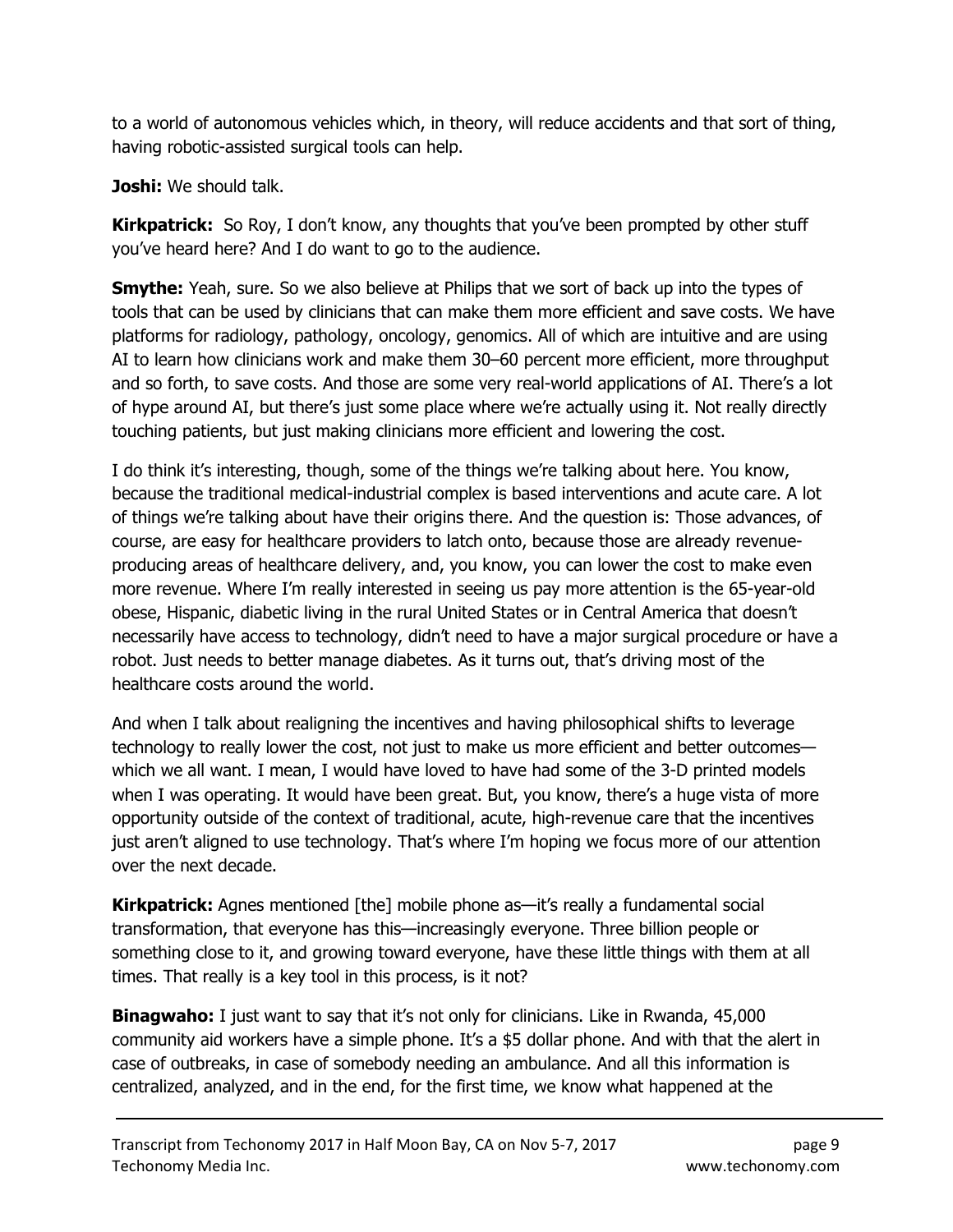community level. But also software helped the Ministry of Health to manage the health sector. That means it makes it more affordable for the people in remote areas, more equitable, and also better management. It's part of affordability.

**Kirkpatrick:** It's also interesting to note regarding Rwanda that one of the things that makes Rwanda so different—and correct me if I'm not explaining this right—is that the way the government has worked is it has really driven a lot of resources to the local level. So the village, the region, has a lot more resource and decision-making capability. That is not the way most other countries in that part of the world have structured themselves. And that gives you tools that other countries lack. Would you agree?

**Binagwaho:** That should be the way to go. Because where the people are living? In their home.

#### Kirkpatrick: Right.

**Binagwaho:** They don't live in the ministry. So don't put the resource in the ministry. Put that where the people are.

**Kirkpatrick:** This is not just in healthcare. I think the whole point, [Paul] Kagame has directed a lot of resources to the village level, right?

**Binagwaho:** Absolutely, because that's the place where people live. And also, health is an integrated thing. You cannot manage health without having a multisectoral approach, central to people. But it's so logical that this needs a panel per se.

**Joshi:** So one more point I want to make is education. I just think that educating nurses and doctors with this digital technology is very important. Because I really think that our current curriculum is not really adapted. And you could actually train, you know, doctors and nurses to do gallbladder surgery—

#### Binagwaho: Absolutely!

**Joshi:** Somehow, we are still using the old ways and I think we need to transform that.

Kirkpatrick: VR and AR are part of what you're talking about-

**Joshi:** That's what I'm just saying. Because the more you do that, the more the help will be there. Because as you look at the ratio of doctors and nurses to the patients—

**Binagwaho:** But it's not only in developing countries. Here there are a lot of regions without hospitals because they have closed. So you need a community approach but you don't need a specialized approach at the community. You need access to tools that they can give and link the people together.

#### Joshi: Exactly.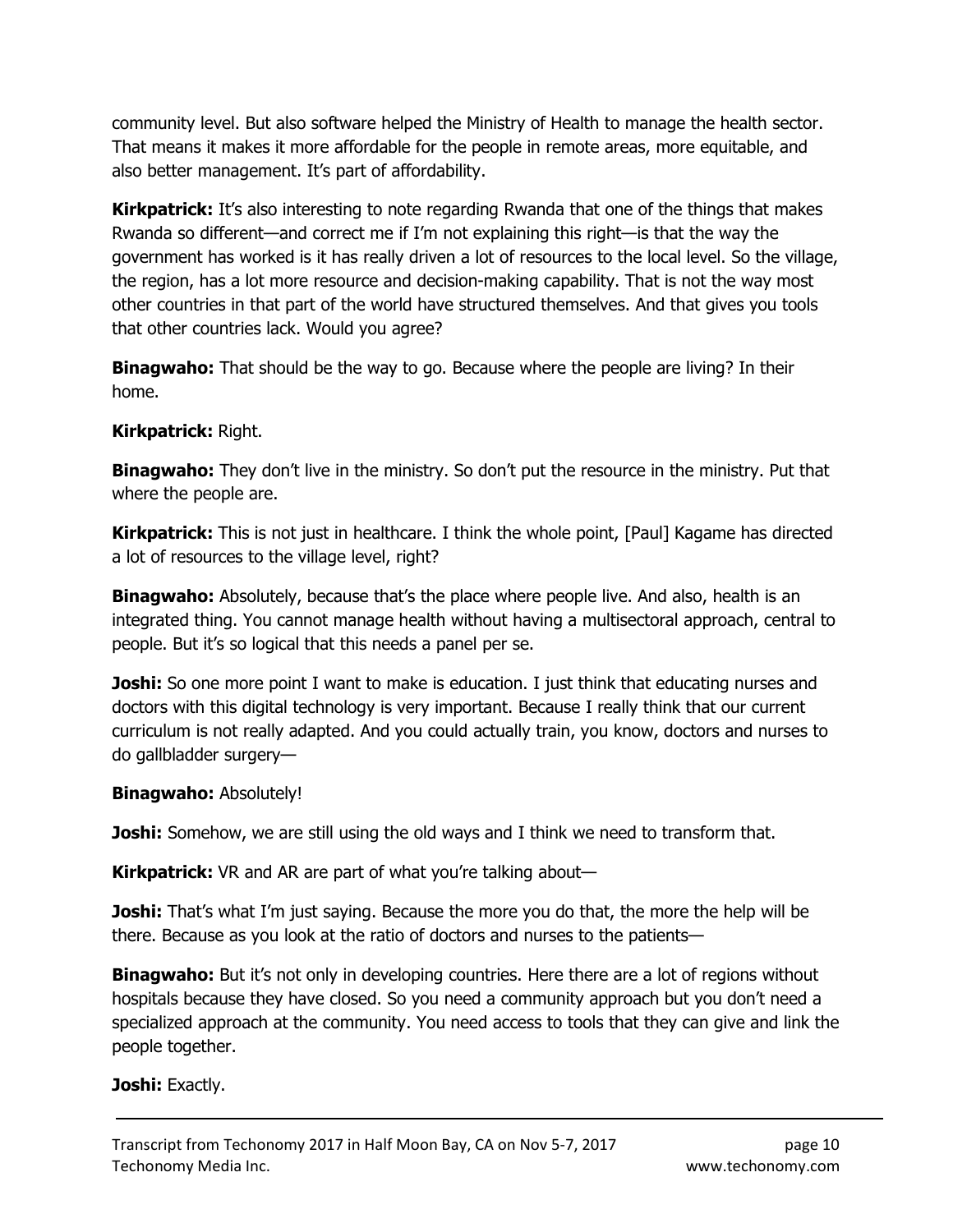**Kirkpatrick:** Okay, let's get the lights up and who has a question or a comment?

Van Niekerk: Hi, Drew Van Niekerk, veterinarian from Canada. I'm curious as to where we are with listening technology, artificial intelligence, and the ability to medically chart. I don't know about the human world, but in the veterinary world it is incredibly inefficient and onerous to chart your visits and your care and your plans and everything else. It requires a lot of manual input and it seems to me the technological opportunity is to have systems that might be able to record as you go and be smart enough to use key phrases to construct a medical record for us and take a low-hanging fruit of efficiency in the doctor world. What do you think?

**Kirkpatrick:** Any thoughts from anybody?

**Smythe:** Yeah, so I would fully agree. You know so there was a study done a couple of years ago that suggested that in North America, including in Canada, the average primary care visit is 13 minutes long. And then since that time, what we've ferreted out is that 39 percent of that 13 minutes is documenting. And usually not—documenting exclusive of any interaction with the patient. So now you've got it down to 8 minutes, right? And the average North American sees a physician four times a year. So that's 32 minutes a year of face-to-face health care. So we're actively working—and a number of other companies are as well—on, you know, using natural language processing and auditory processing to improve documentation. It's not far away. All you have to do is come to my house and have breakfast with me and sit with my 12-year-old and my 7-year-old and Alexa and myself, and I can demonstrate to you how it's not far away. So it's a great question.

The key here is, both for clinicians doing things, documenting things, and for patients, being monitored and evaluated and followed exclusive of their interactions with clinicians, the more passive the better. If you ask people to do things outside of the context of their normal lives put a watch on, type something into it, type on a screen—it always quenches. And so we talk a lot about passive monitoring of patients, but we need to be a little bit better with clinicians as well, making their jobs easier. So they can be more humane.

**Binagwaho:** Yeah. Never forget that. And also when they took 30 minutes to record that, nobody can read it, because it's a doctor or nurse's handwriting.

## [LAUGHTER]

**Smythe:** Or it's embedded in electronic health record charts. I was on the Texas Medical Board for a number of years doing disciplinary work, and we would get the charts on physicians that would make mistakes. And we would get a printout from the EHR that was 120 pages long. And we could never find the medical record.

**Kirkpatrick:** Yeah, because it was designed for payment.

**Smythe:** Yeah that's—exactly.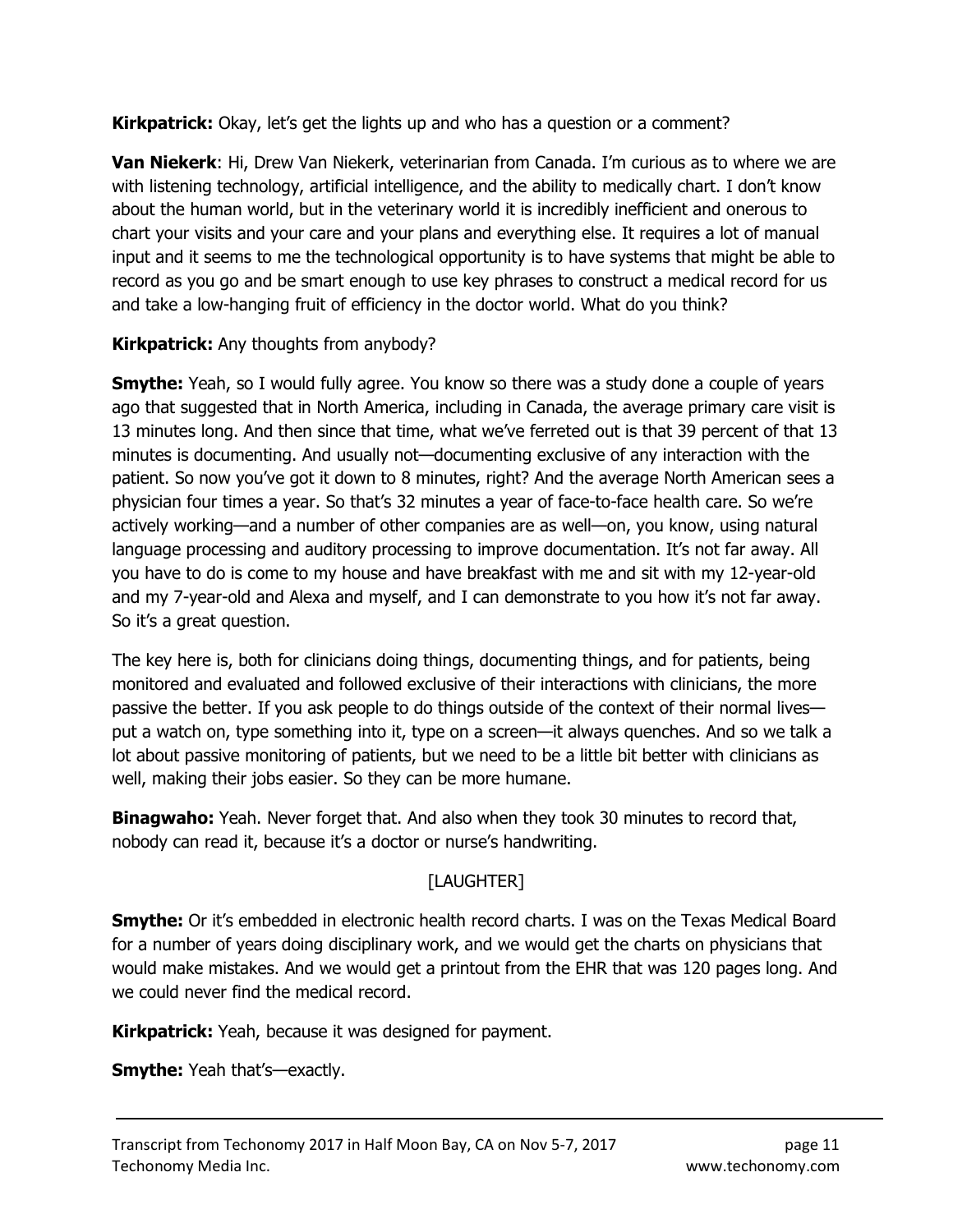**Kirkpatrick:** The EHR is designed for payment not for clinical progress. Okay, back there, please.

Cheney: Thanks, I'm Catherine Cheney and I work with Devex. We're a media outlet focused on the global development community, and of all the stakeholders that have come up; we've talked about governments and technology companies. I wonder if you can point to the role of donors and NGOs and in this space and any advice for them or hopes—what you hope to see for them in navigating this?

**Kirkpatrick:** Interesting question. Good question. Anybody have any thoughts?

**Binagwaho:** So donors and NGOs, when they want to work, should sit with government and civil society and ask what should you do in your level of development? And go directly to the best. Don't believe that because you are poor, we are going to start with paperwork. No, let's go [SNAPPING FINGERS] to technique and make it fly. So there is space for everybody.

Kirkpatrick: Anybody else have any thoughts on NGOs? Because certainly, they're a critical part, if we're going to make global health go fast—

**Binagwaho:** And never forget that government are not implementers. They are regulators. Who implements? Civil society, workers, etcetera. So there is space for everybody.

# Kirkpatrick: Okay?

**Abadir:** Essam Abadir, Aspire Ventures. We're a health and AI VC fund partnered with Penn Medicine, Capital BlueCross. These views are my own, not theirs. A lot of what you guys are talking about is precision medicine. I'm wondering about the barriers to entry in the market, when you're printing a part for each person or developing therapies for each person, what do you think the prospects are of getting through regulatory issues, and getting into market?

**Joshi:** I think that's a very important step. We have invested a lot in really building the right kind of infrastructure so that we can track every step because of the requirement from the FDA point of view. The other important part here is we need to do it globally. You just can't do it in the United States, because this is a global thing. And you know you need to understand all the laws in various countries and make sure that not only the infrastructure and the tracking is there, but that's fundamental, because you know, when you are asking to put a crown inside the mouth you need to have all the approvals. So my view is you need to really make sure that you considered that there is going to be a time where you need to get all these approvals done. And, you know, that can be a barrier but also a competitive advantage.

Kirkpatrick: And Oliver, how do J&J think about the regulatory challenges?

**Hsiang:** Yeah, I mean, for better or for worse—that's a reality. And so I think, the technology by itself is not going to be sufficient. I think you have to really marry that with not only the scientific expertise but that regulatory expertise. So in many ways it's necessary. I think one